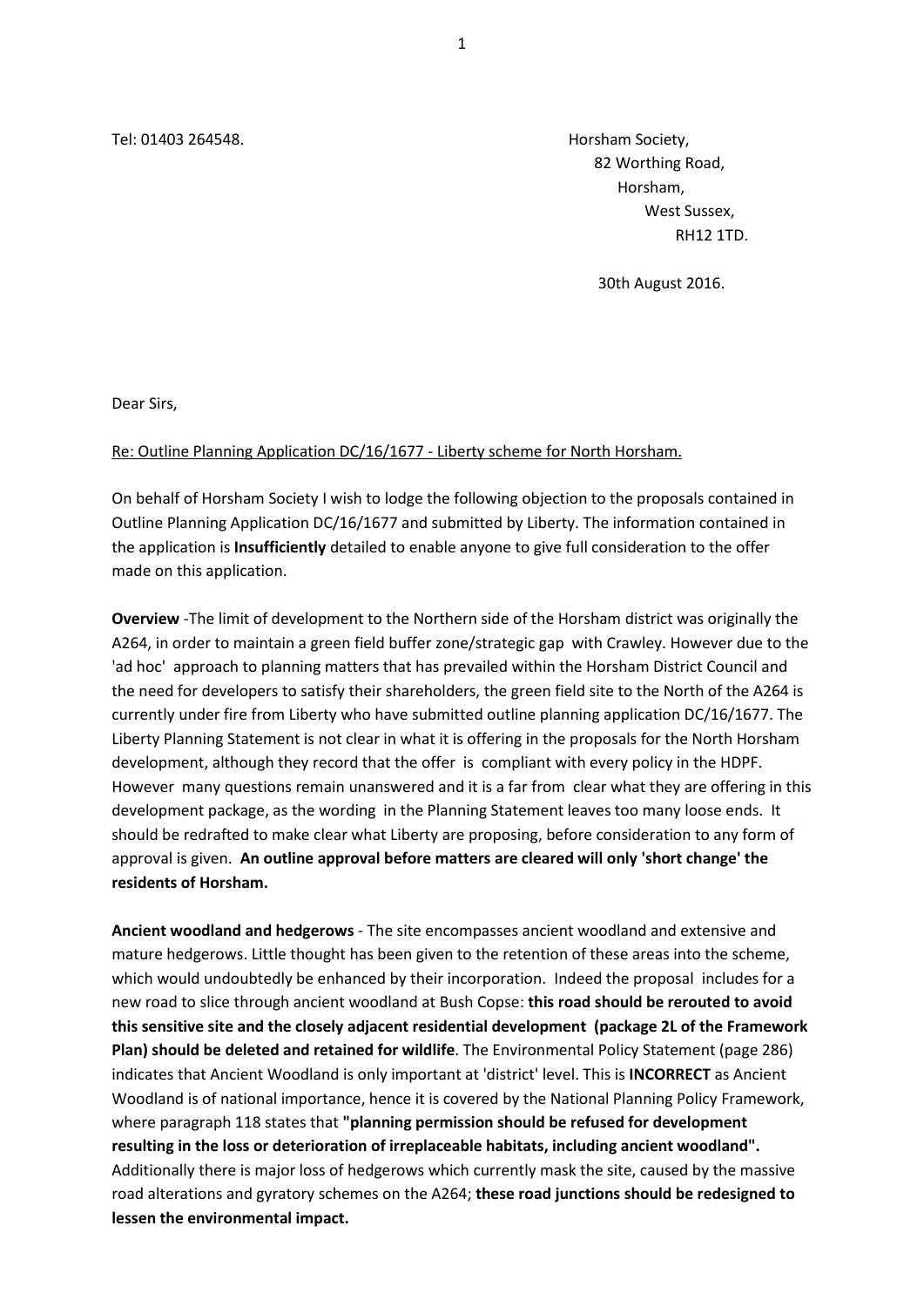**Ecological issues** - Woefully inadequate consideration has been given to the habitat of wildlife. There is no provision for wildlife corridors. Bird population is inadequately assessed, taking place on only 3 selected Spring days, without reference to long term studies. Mitigations only cover selected species and omit those birds that will be displaced once pasture becomes building land. The Ecology Statement confirms that many pasture based species, such as the Yellowhammer and Skylark will be displaced and will not return. The impact assessment for the bird population, badgers, reptiles, dormice and bats will be **HIGH IMPACT**, yet according to the environmental statement no mitigation is required. **The worry is that the Environment Assessment is far from acceptable and is clearly challengeable, yet it has NOT been independently validated.**

**Wildlife corridors** - We welcome the recognition of the need for wild life corridors, but new corridors need to be created, together with a detailed commitment to building and enhancing them, not just drawing them on a site layout. There need to be comprehensive and funded management plans for long term development and enhancement. The design and access statement (page 107) "envisages that the long term landscape management of existing and new landscape areas will be undertaken by two management companies. . . **"Envisages"** needs to be a commitment to creating Management Companies, with clear committed funding, a lifetime in perpetuity, purposes to include the enhancement and improvement of wildlife, not solely maintenance with accountable expenditure to prevent spending on non-wildlife projects.

**A264 arterial road** - Little thought has been given as to how the site is integrated with Horsham Town, as the A264 acts as a dividing line. This road is already busy and traffic flow will only increase during the next decade. At present Liberty propose introducing traffic lights and a pedestrian crossing, to provide access to the proposed development. The introduction of such measures would require a speed restriction, probably 40 mph, which would seriously impair the flow of vehicles on the A264. This could also serve to extend journey times for emergency vehicles, e.g.: ambulances to Crawley and East Surrey hospitals.

**Pedestrian bridge** - A pedestrian bridge has been proposed by Liberty. As well as being unsightly (I refer you to the bridge on the A24 which serves West of Horsham), it would do little to aid pedestrians or cyclists. **A minimum of two underpasses should be considered to Horsham** to make adequate provision for cyclists and pedestrians and would not detract from the street scene.

**Waste re-cycling plant** - Proposals for an access to the present waste re-cycling plant off Langhurstwood Road are unacceptable as Liberty propose closing the existing road and diverting refuse vehicles onto the new estate roads. This would require large vehicles to be driven through residential areas, **causing unnecessary danger to the public and possible environmental health concerns.**

**A Parkway Railway Station** - This type of station primarily serves a park and ride interchange as opposed to a township. Liberty proposes making £12,000,000 available for such a facility. The provision of a station of this type will not be the jurisdiction of Liberty, but that of the DfT, Network Rail or the Franchise operator. In order to maintain timetables, should a new station become reality, it would undoubtedly be necessary to close an existing station. Should the decision ultimately be made **NOT** to provide a new station, **would the £12,000,000 that Liberty advise is available in their costings be passed to Horsham District Council?** 

2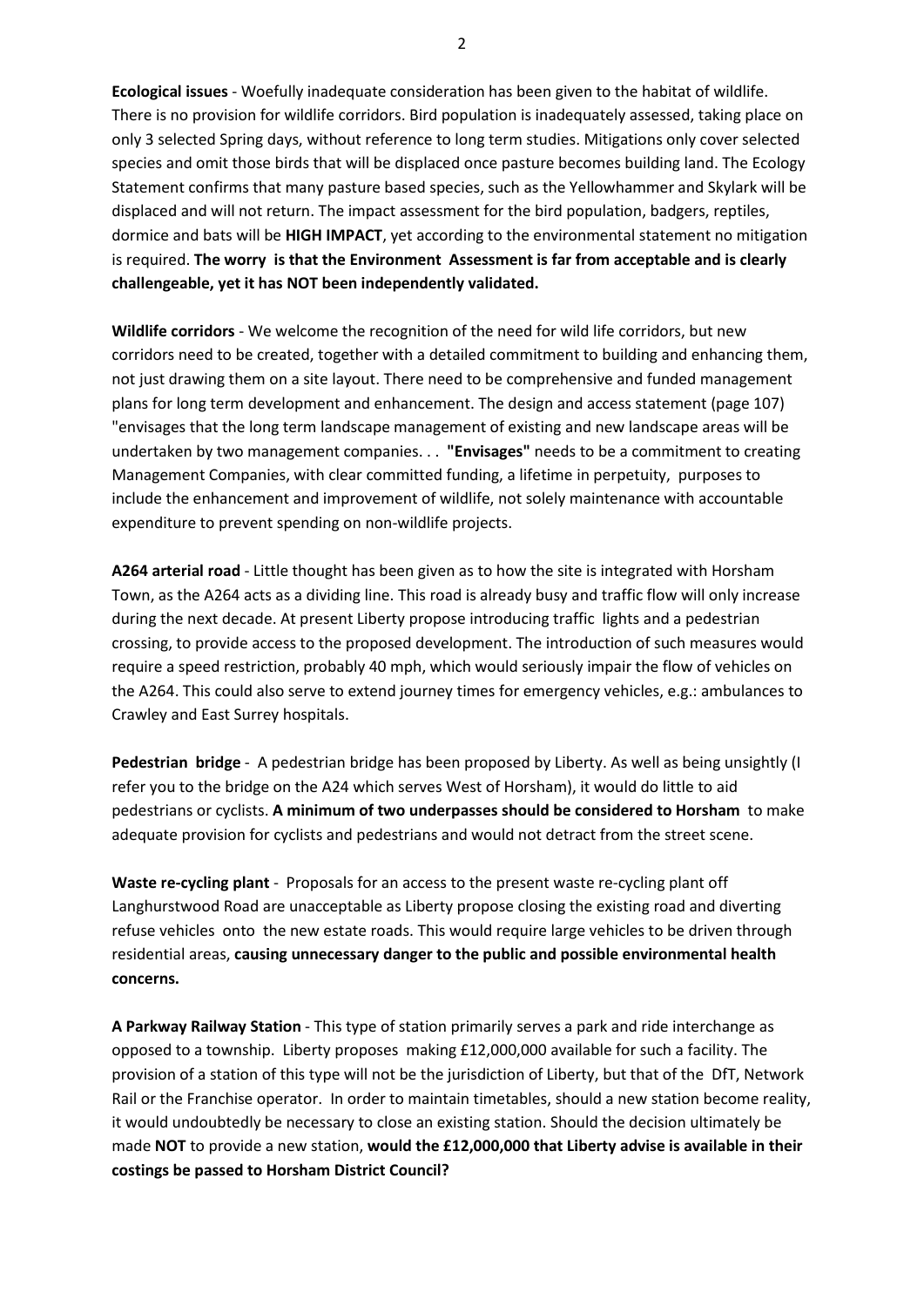**A24 - Horsham to Dorking Road** - It is unclear how this development will affect traffic flow on the A24, which is only a single carriageway. **Have the views of Surrey County Council been obtained?**

**Commercial/Business** - Liberty propose a total commercial/business floor space of 46,450 sq m (500,000 sq ft). The Liberty parameter Plan 2153A - 100J shows the commercial/business area being in one location on the South East corner of the site, bounded on two sides by the existing railway line, the proposed speculative Parkway station on the third side and the fourth side bounded by the A264. The HDPF policy is for a high quality business park, but at present there is little information on which one can pass comment. The proposed commercial building plots have no design code, but are stated as being a maximum height of 16 metres. The Phasing Strategy Plans are limited to residential, so the timing of the commercial/business development is unknown. Commercial office space in Horsham has currently an over capacity with some being granted change of use to residential. Therefore it is likely that the take up of plots will be slow and be dependent on price and the speculative creation of Parkway railway station and a second runway at Gatwick. Furthermore the assumptions for employment given in Appendix 8.2 should be used when calculating car parking spaces to be provided, to ensure that car parking does not encroach onto residential roads.

**Retail/Shops** - Liberty propose a total retail and ancillary service activities floor space of 6,800 sq.m. The Liberty parameter plan 2153A-100J shows the retail/shops local centre being one location adjacent to the Rusper Road roundabout. Liberty in their application, Appendix 8.3, give explanation that it is probable the proposed local centre at Land North of Horsham will not support the scale of services provided by small independent shops. Liberty recognise with Horsham town only 10 minutes away people will support Horsham as the major retail centre.However this seems to be in conflict with Liberty - Fig A3.3 which shows that it is planning for 4,900 sq m for **Food Stores**, which is sufficient for a major supermarket attracting customers out of the town and which would serve to increase traffic congestion on the A264. **This is also contrary to Policy SD3of the HDPF as these proposals would have an adverse impact on Horsham town centre.**

**Leisure Facility** - There is little information about a leisure facility other than the allocation of 5,100 sq m. Liberty in their Planning Statement - paragraph 3.54 - state that some of the shared community sport and leisure provision may be able to be delivered on or adjacent to a school site. Contrary to the Liberty statement in paragraph 3.59 of the Planning Policy Statement the provision of open space, sport and recreation is **NOT compliant with Policy SD1 and SD3 of the HDPF**.

**Education** - Liberty in their Planning Statement paragraphs 3.38 to 3.44 state the developer will be expected to make land available for the facilities - 2 No. primary schools or equivalent and the capital cost of construction of the primary school and land and financial contribution for a 6 form entry secondary school and other facilities. Contrary to the Liberty statement in 3..44, the Planning Statement does not clearly set out how compliance with HDPF policies SD1 and SD88 will be achieved. **The proposal from Liberty must be redrafted to make it unambiguous.**

**Healthcare** - Liberty in their Planning Statement paragraph 3.50 state the developer responds positively to this matter by including the potential for healthcare provision within or adjacent to the proposed Local Centre. **Contrary to the Liberty statement this is not compliant with the Policy SD1.**

**Affordable housing** - The National Planning Framework requires local Planning Authorities to **positively** seek to meets development needs in their areas. Government legislation advises that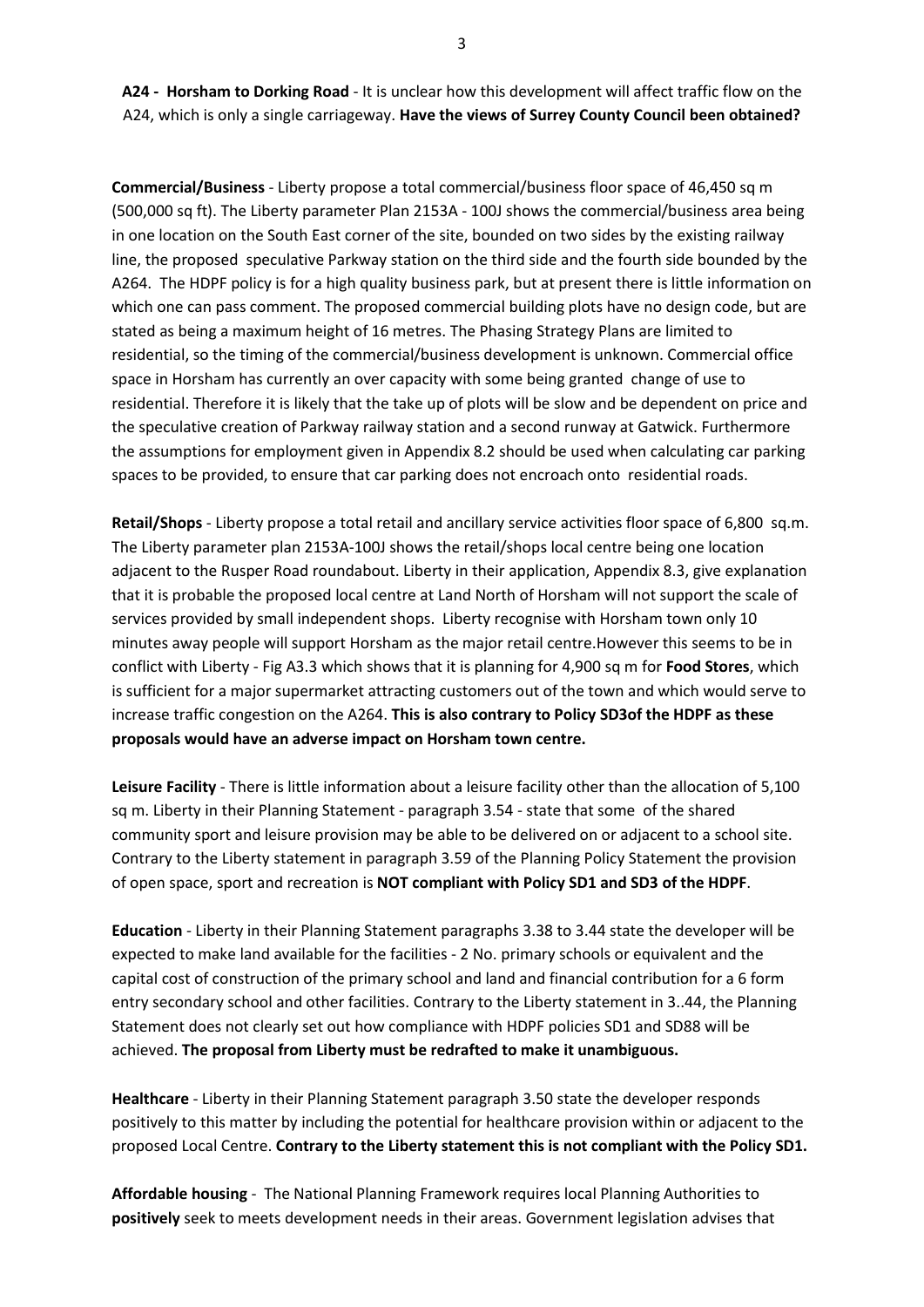developers are required to provide a proportion of affordable housing on developments in excess of 10 houses, at a rate of 35% - 50%. The percentage used is dependent on the Local Authority.

The Horsham District Council Planning Obligations Document of May 2016 refers to HDPF policy 16. This reduces the provision of affordable housing to 35%, but only on developments of 15 house or more and over 0.50 hectares in size. **Horsham District Council are NOT complying with Government Legislation.**

Liberty are only offering affordable housing at a rate of 30%. **This is NOT acceptable.** Horsham District Council **MUST** enforce the minimum percentage of 35%, as contained in policy 16 of the HDPF.

Furthermore affordable housing normally forms a part of a Section 106 agreement. There is no such agreement proposed for this project. **How do Horsham District Council propose to enforce it?**

If Liberty advise that current market conditions have changed, as at their Kings Mill development, so as a result the original Viability Appraisal is no longer viable, this may serve to reduce the provision of affordable housing. The resolution of such matters could be lengthy, as the developer would be required to demonstrate costs, probably using an 'open book' procedure. **How do Horsham District Council propose to police and enforce the affordable housing element of the project?**

**Community Infrastructure Levy (CIL)** - This provides for a contribution from the developer for the provision of infrastructure or the refurbishment of existing provision to support the additional burden that new development makes on both local and strategic infrastructure. It is our understanding that there is to be **no CIL contribution from Liberty** on the North of Horsham development. **How do HDC propose funding any additional burden that the scheme will impose on the existing infrastructure, or any 'off site' infrastructure that may well be required to service the new development, or any adjustments, modifications and improvements, without reducing provision elsewhere?**

**Different Plot References** - References on the Phasing Plans are different from those on the Framework Plan-Development, so very confusing about which plot or site is being referred to. For example land in the far East of the site is referenced on Phasing Plan as 2C and the northern site adjacent to the play area and the ancient monument is 2A. Yet on the Framework Plan-Development area 2C becomes 2A and area 2A becomes areas 4A and 4D. **Drawings require amendment to ensure that there is NO conflict of information.**

**Building types** - Although there is an extensive section in the Design and Access Statement, (pp 34- 51) on Evidence of local character, it is not clear where this evidence leads. There are character areas defined in the Design and Access Statement (p 113), but how will these be imposed and complied with? Also there is a risk of too much nostalgia and rural idyll, but **NO design spark.**

**In order to monitor design, there should be a statutory Design Panel appointed, including stakeholders, public representation and bodies such as Horsham Society, to review each design package submission, to ensure cohesion and compliance.**